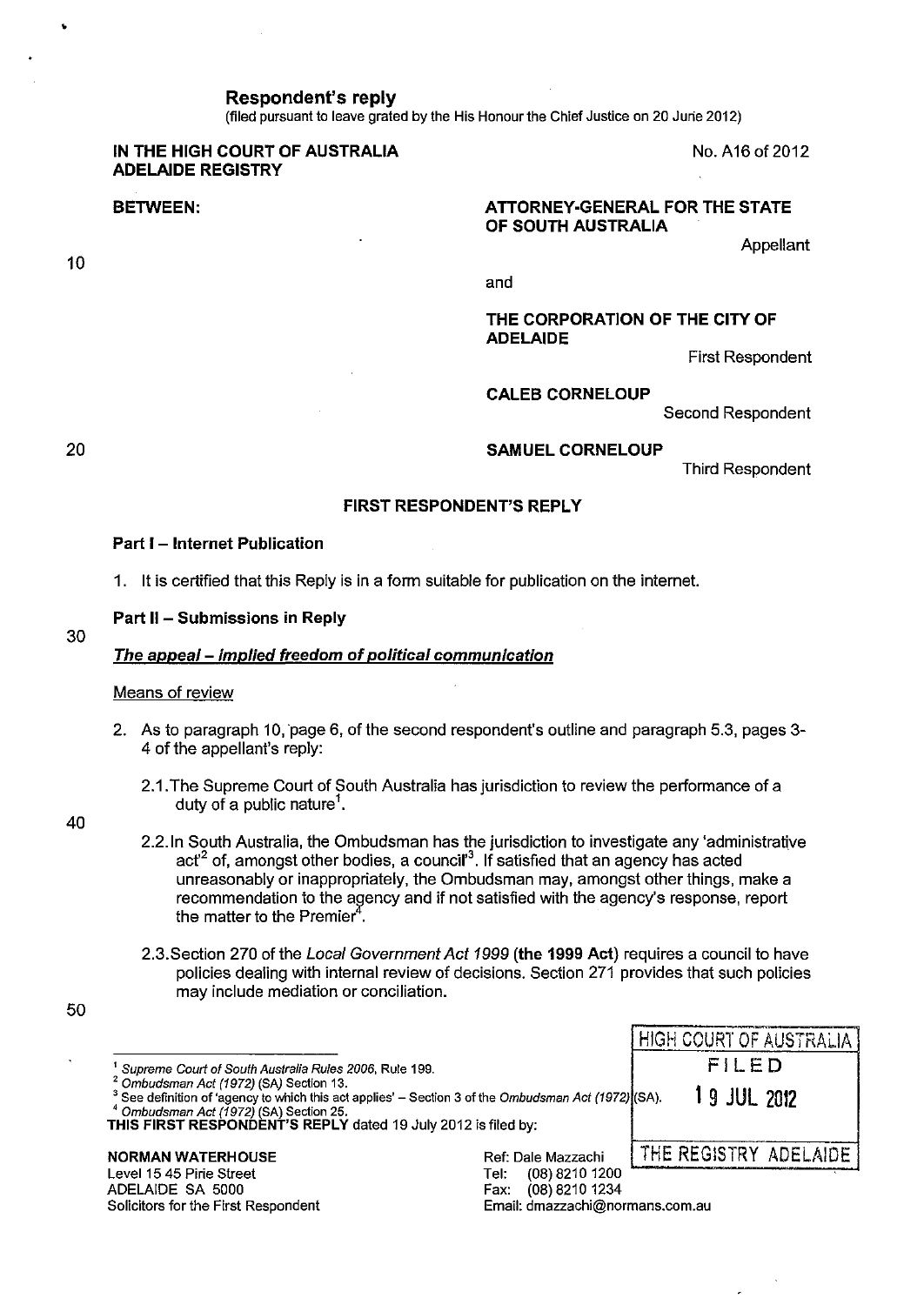3. Thus, any decision of a council officer administering the by-law is open to scrutiny internally through the council's review procedure<sup>5</sup>, externally through the Ombudsman and Parliament, and importantly through the courts. In cases of urgency, there is no reason why an application to the Supreme Court could not be made.specially returnable and heard urgently.

# Width of the by-law (Advanced by the third respondent in response to the appeal and in its submissions on alternative contentions 1-3)

- 4. Both the second and third respondents point to the width of the by-law as applying to all 10 roads in the·council area, and as not targeting any particular level of noise, time or place. The third respondent seeks to have 'all roads' include 'squares ... some park land and other public land' (paragraph. 21 ), and any 'public area in central Adelaide' (paragraph. 46).
- 5. They also draw on the width of the word 'harangue' (by adopting a strained definition of it) and the third respondent suggests that this consists of 'restraint on almost all forms of speech and physical distribution of printed matter to other persons', that will 'prohibit a large portion of normal written everyday written and oral communication', and which will have a 'chilling effecf on 'most forms' of communication. At paragraph 40 of his submissions, the third respondent identifies a series of propositions which (unsupported by evidence), 20 overstate the position.
	- 6. The arguments are put at an extreme level. They ignore the reality as to the way that most political debate takes place in this country. The by-laws do not prohibit communications over the radio, television, internet, post, or letter box dropping. They do not prohibit everyday speech and discussion.
	- 7. The word 'road' is defined in Section 4 of the 1999 Act. The definition does not extend to parks, squares, or open spaces. It would exclude, for example, the steps of Parliament House, where many demonstrations regularly occur.
	- 8. The word 'harangue' should not be interpreted in the manner the respondents contend (or as the Judge at first instance found<sup>6</sup>). The Collins dictionary defines 'harangue' as (verb) '*to* address (a person or crowd) in an angry, vehement, or forcefully persuasive way' and (noun) 'a loud, forceful, or angry speech'. The appellant, in paragraph 23 of its outline, identifies a number of similar dictionary meanings.
	- 9. Regardless of whether a wider or narrower definition is adopted, the word is clearly not directed at everyday communication. Ordinary conversation is clearly not caught by the bylaw.
- 40

- 10. The concept of 'criminalising many forms of everyday communication' also sensationalises the argument. Preaching, canvassing and haranguing, constituting only a minority of everyday communication, is regulated under the by-law in an orderly way (not prohibited), and can take place with the permission of the council, through a system designed to ensure the safety and convenience of road users. No 'criminalisation of everyday communication' takes place. There is no evidence that democracy is under threat in the City of Adelaide, or any other jurisdiction where similar by-laws have been passed.
- 11. Both respondents complain that 'less draconian' mechanisms of regulation could be 50 implemented, without putting forward a suggested alternative, other than the general proposition that the law could target particular behaviour under different laws. The Full Court correctly dealt with these arguments at paragraph 128 of its decision.
	- 12. Other councils adopt a similar method of regulating preaching and haranguing. A table is **annexed** to these submissions.

<sup>5</sup>**Ultimately, responsibility is being placed on a tier of government. in this case local government, which as with the other two tiers, is answerable to its electors.** 

<sup>[2010]</sup> SADC 144 at [25, 29 - adopting Gavan Duffy J in Proud v City of Box Hill (1949) VLR 208, [119].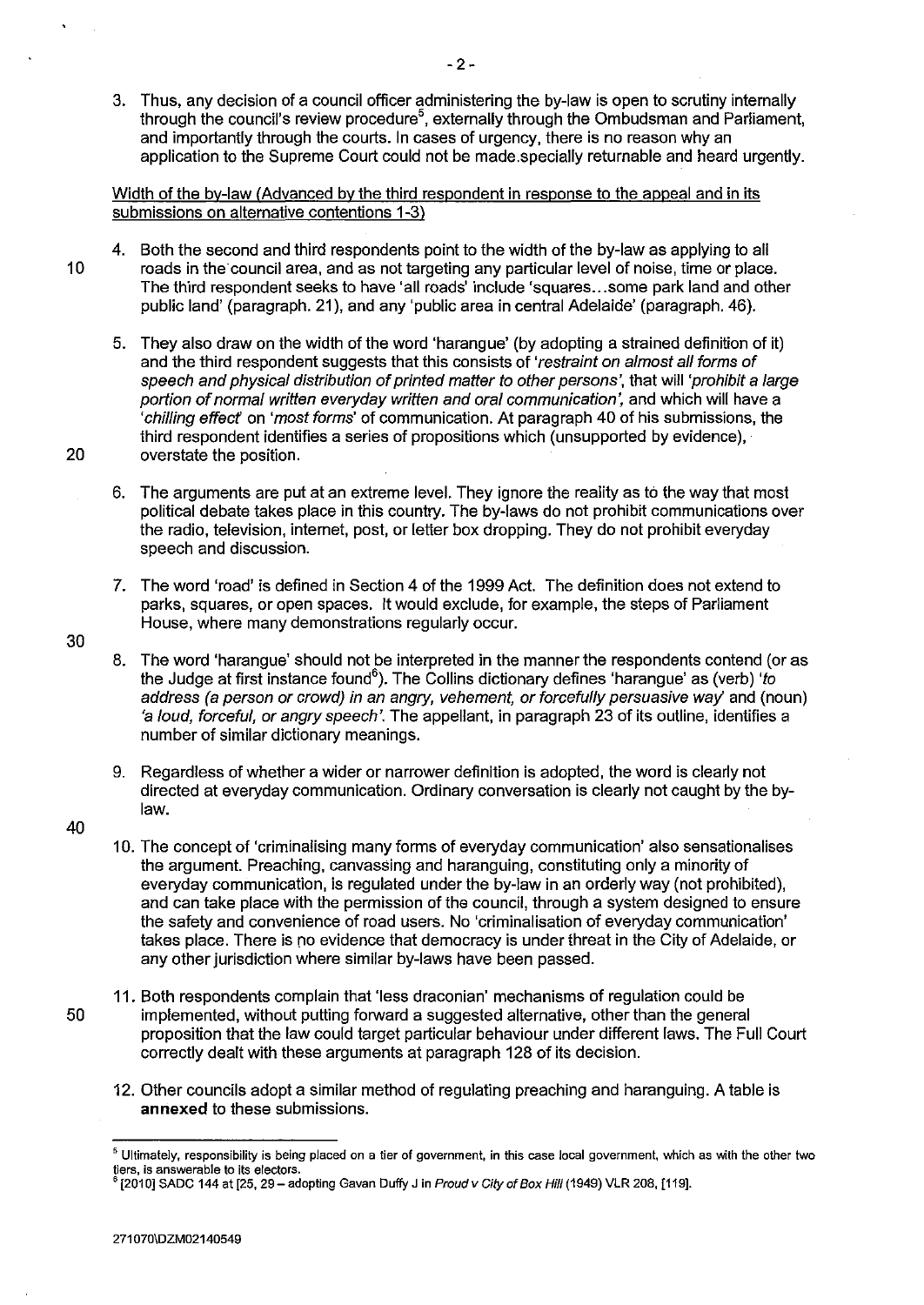## **Alternative Contentions**

- 13. The first respondent assumes that the second and third respondents have abandoned any grounds in their notices of alternative contention that were not addressed in their submissions, and accordingly limits its reply to those matters raised in the written submissions. The first respondent adopts the analysis in paragraphs 9 and 10 of the appellant's Reply.
- 10 14. The first respondent asserts that the remaining matters raised are in the nature of crossappeals. The Full Court determined against the second and third respondents on these issues. They do not raise grounds upon which the decision below should be affirmed which are grounds other than those relied upon by the court below.<sup>7</sup> The first respondent asserts that the terms of High Court of Australia Rules 2004 Rule 42.08.5 do not create an entitlement in the second and third respondents to have this Court consider these issues  $$ leave is still appropriate.

Scope of Section 667(1 )(9)(XVI) of the 1934 Act (Second Respondent's alternative contention 1 and Third Respondent's alternative contentions 1-3)

- 15. Unusually, there are two Local Government Acts still in force in South Australia the 1934 Act, and the 1999 Act. Both Acts give a series of powers to councils to make by-laws. The provisions in the 1934 Act are not to be read down simply because there is another head of power in the 1999 Act. The powers in the 1934 Act are additional to that in the 1999 Act.
- 16. The introduction to section 667 of the 1934 Act is instructive: 'Subject to this Act, a council may make by-laws for **all or any** of the following purposes:' (emphasis). The reference to 'all or any' is clearly expansive rather than restrictive. One of those purposes is:
	- 9 Miscellaneous
		- XVI generally for the good rule and government of the area, and for the convenience, comfort and safety of its inhabitants.
- 17. The legislature has left it to the Council to determine whether or not an activity is contrary to, and should be regulated for the 'good rule and government of the area'<sup>8</sup>. The test for striking down a by-law on the grounds of unreasonableness is a stringent one<sup>9</sup>, and the Court is careful not to put itself in the position of legislator. The first respondent repeats the matters in its first outline of submissions as to the reasons why the law serves a legitimate end, and otherwise refers to and adopts the reasoning of the Full Court at [125] to [129]. It also adopts the appellant's argument
- 18. The power is not to be read 'eiusdem generis'. Firstly there is no particular genus other than in the most general sense that other heads of powers relate to local government. Secondly, the provision stands alone as a clear and separate head, with the introductory words to section 667 being expansive. Thirdly, the words were enacted in the statutory context set out

30

40

Note the position under the former rules and form (Form 67): Suvaal v Cessnock City Council (2003) 77 ALJR 1449 at [104]. <sup>8</sup> Rice v Dare (1982) 30 SASR 560; Thomas v Sutters [1900] 1 Ch 10 at 14-15, Lynch v Brisbane City Council (1960) 104 CLR **353, Bremer v District Council of Echunga [1919] SALR 288, Jovanovic v Southam [1987} Tas SR 7, and Pearce, Argument** 

For example per Starke J in Brunswick Corporation v Stewart (1941) 65 CLR 88 at 97 'The question is whether the delegated **legislation is so oppressive or capricious that no reasonable mind could justify** it~ **Diplock LJ in Mixnam's Properties Ltd v**  *Chertsey UDC* **Paragraph 14 of Mr Kelly's affidavit. That the certificates arrived at the Council also proves the reliability of the server. [1964] 1 QB 214 at 237 'Thus the kind of unreasonableness which invalidates a by-law is not the antonym of 'reasonableness' in the sense in which that expression is used in the common Jaw, but such manifest arbitrariness, injustice or partiality that a court would say 'Parliament never intended to give authority to make such rules; they are unreasonable and ultra vires'. The authors of Pearce, Argument Delegated Legislation 3rd edition at [21.41 put the proposition 'Unreasonableness has been argued unsuccessfully in many other cases. Indeed there is the appearance that it is a ground that is asserted, more in hope than anything .... Of the decided cases, it is fair to say that unreasonableness as a ground of review is more theoretical than practical'.**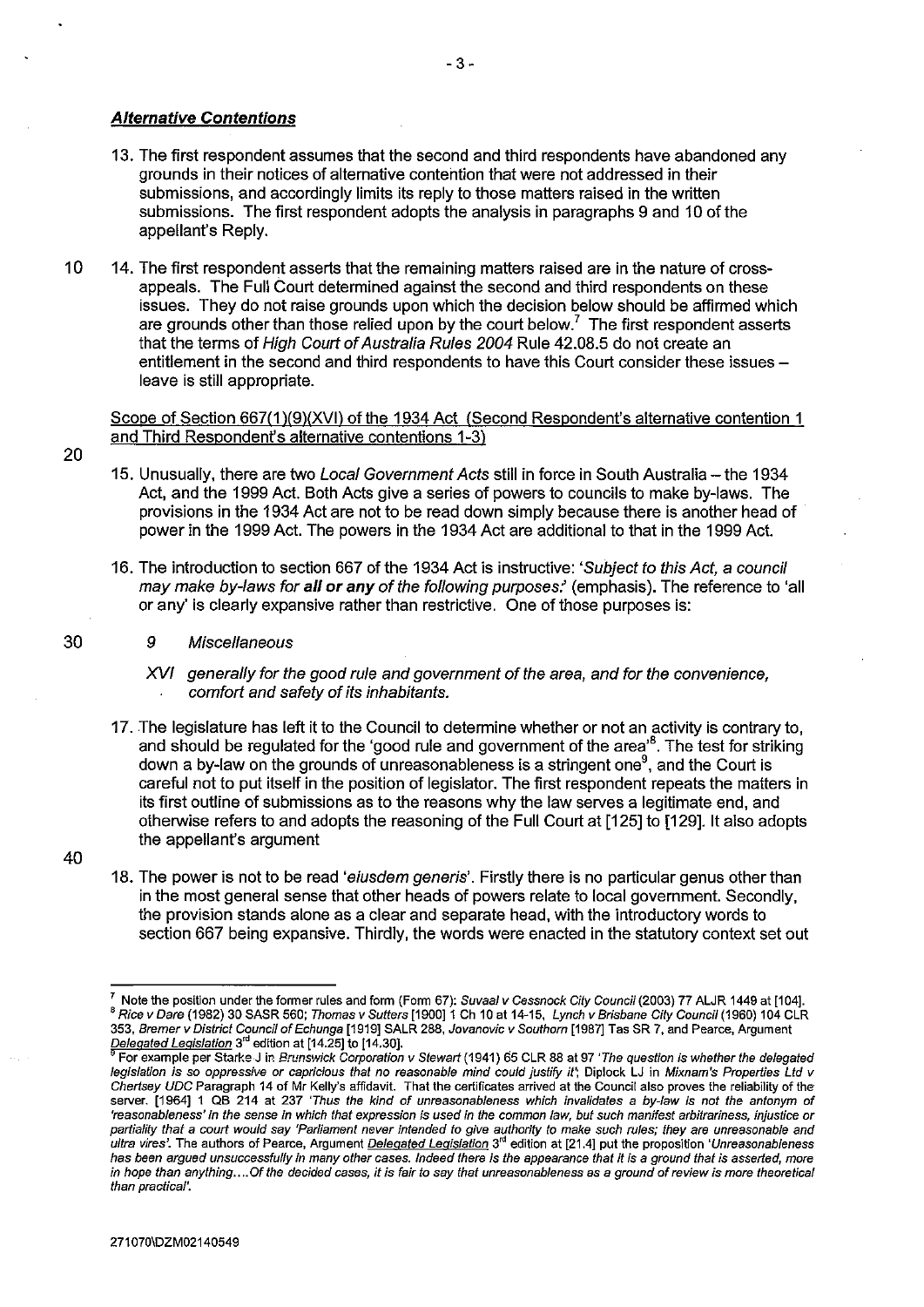in detail in the Full Court's judgment at paragraphs [48] to [98]. The first respondent adopts the Full Court's reasoning.

-4-

19. The authors of Delegated Legislation in Australia<sup>10</sup> describe the application of the *eiusdum* generis concept in the following terms:

'When considering the interpretation of a power to make by-laws for the good rule and government of a municipality where that power is included as one among a list of enumerated powers, it is desirable to dismiss at the outset a heresy which seems to have crept into the cases, and which while rejected from time to time has a habit of recurring'.

The heresy is then identified as the assertion that where a general good rule and government power appeared at the conclusion of a list of specified powers, the general power had to be read eiusdem generis with the specified powers.

- 20. The powers in the 1999 Act cannot be used to read down the powers in the 1934 Act. There is nothing in the text of Section 239 of the 1999 Act to say that the intention of passing it was to abrogate the powers in Section 667 of the 1934 Act. To the contrary, the fact that the majority of the 1934 Act was repealed, but Section 667 retained, supports the conclusion that 20 Section 239 is a supplementary power, rather than a new code. A positive inference is to be drawn from the non repeal of Section 667 on the passing of the 1999 Act.
	- 21. It is enough for the first respondent to rely on the law making power in the 1934 Act. The first respondent also argued unsuccessfully in the Courts below that it could also rely on the 1999 Act. Section 239 of the 1999 Act gives a council power to regulate the use of roads for, amongst other things:
		- (a) the broadcasting of announcements or advertisements; or
		- (b) public exhibitions or displays; or
		- (c) soliciting for religious or charitable purposes ...
	- 22. The first respondent argued (and maintains the argument is correct):
		- 22.1. A dictionary definition of 'solicit<sup>11</sup> includes 'to seek for by entreaty, earnest or respectful request and 'to entreat or petition for something or to do something'.  $^{12}$
		- 22.2. The word broadcast is not limited to something on radio or television. A dictionary definition includes to 'spread and disseminate widely e.g. to broadcast gossip'.
- 40 22.3. A dictionary definition of 'preach' includes 'to advocate...(religious or moral truth, right conduct, etc) in speech .. .' and 'to give earnest advice, as on religious subjects'. Preaching accordingly is a form of soliciting for a religious purpose.
	- 22.4. A dictionary definition of 'canvass' includes: 'to solicit...opinions, etc., from (a...group of people, etc.)'.
	- 22.5. The by-law could accordingly also be justified on the basis of Section 239 of the 1999 Act.

## 50 Section 248 of the 1999 Act (New ground not in either Notice of Contention)

23. Section 248 of the 1999 Act refers to 'rights established by-law'. There is no recognised right to freedom of speech generally. There is no recognised right of freedom of religion at State level<sup>13</sup>. Accordingly Section 248 of the Act has no application to the issues at bar.

271 070\DZM02140549

10

<sup>10</sup>**Pearce, Argument Delegated Legislation 3rd edition at [14.28].** 

<sup>&</sup>lt;sup>11</sup> All dictionary definitions herein referred to are from The Macquarie Dictionary, 3<sup>rd</sup> Edit.<br><sup>12</sup> See also, *R v Forgione* (1969) SASR 248 at 251, where the Full Court approved of a broad interpretation to the word 's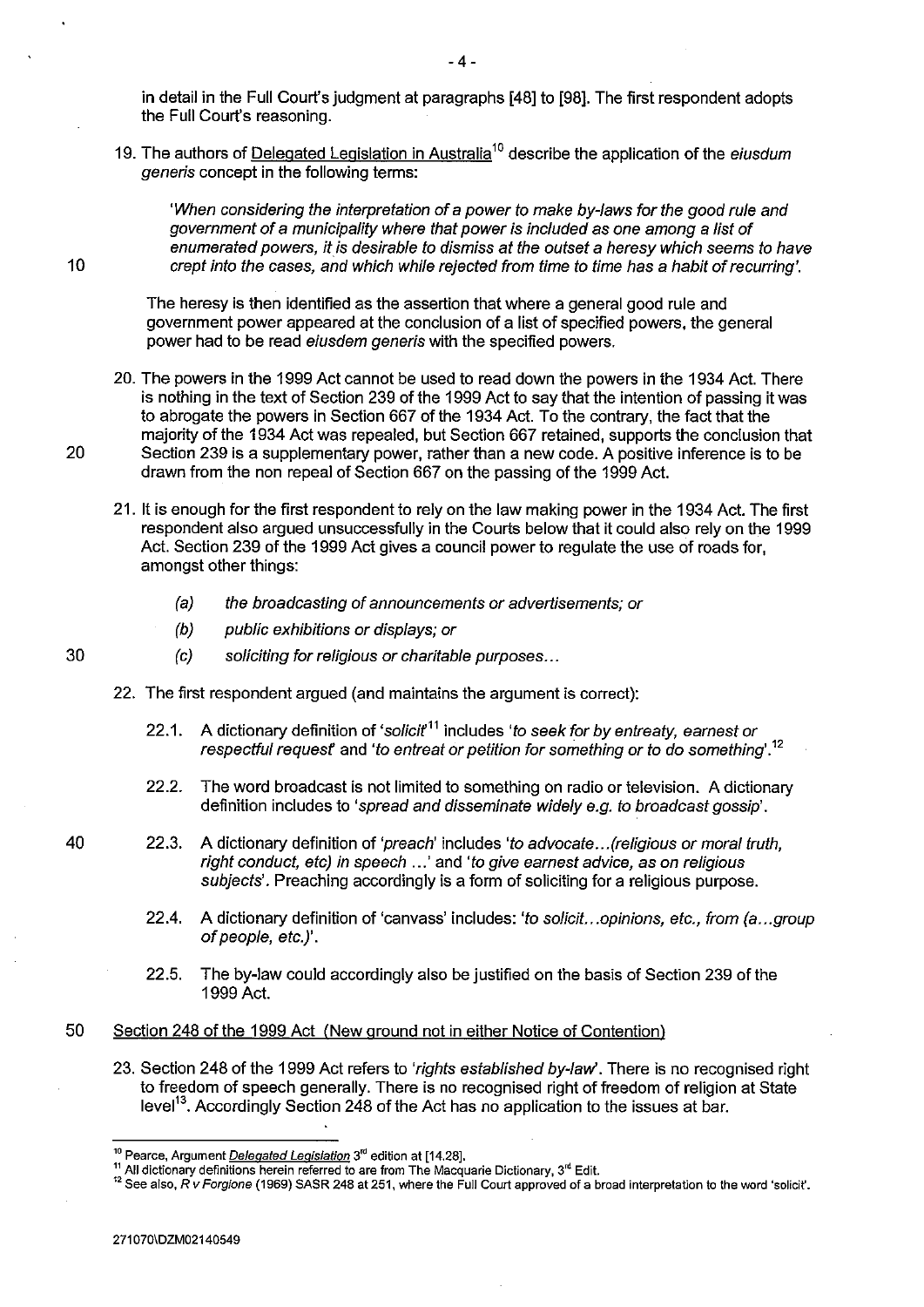24. For completeness, the first respondent notes that Section 247 of the 1999 Act refers to general notions of reasonableness, but expressly provides 'but a by-Jaw cannot be challenged on the ground that it is inconsistent with one or more of these principles.'

### A Licence? (Second Respondent's alternative contention 2)

- 25. This is not an issue that would in the ordinary course warrant a grant of special leave. The legislation is substantially peculiar to South Australia. The submissions following assume 10 that the issue is argued.
	- 26. As to the argument on the final page of the second respondent's submissions, the Full Court was correct to hold that the by-law was not invalid as contravening the provisions of the Act dealing with licences.
	- 27. Section 246(2) of the 1999 Act prohibits the passing of a by-law that requires a person to obtain a licence from the Council to carry out activity at a particular place unless the Council is authorised to do so under an Act.
- 20 28. Section 246(3) authorises the regulation of matters through a permit system. Subsection (3) provides that a by-law made by a Council may:
	- '(d) operate subject to specified conditions; and ...
	- (c) be of general or limited application, and provide for exemptions; and
	- (d) make different provision according to the persons, things or circumstances to which it is expressed to apply; and
	- (e) provide that the by-Jaw, or a provision of a by-Jaw, applies only within a part or parts of the area as the council may determine from time to time; and
	- (f) provide that a matter or thing is to be determined, dispensed with, regulated or prohibited according to the discretion of the council, a specified<br>person, authority or body, or a person holding a specified office.' (emphasis) body, or a person holding a specified office.' (emphasis)
	- 29. The Full Court correctly read subparagraphs (2) and (3) of Section 246 together<sup>14</sup>. Subparagraph (3) would be meaningless if the second respondent's argument was correct. Rather, subparagraph (2) is directed at the grant of permission to carry on a commercial like activity from a particular place. The by-law refers to roads generally as opposed to the carrying on of an activity at a particular place. Subsections (c) and (f) gives the council the power to prohibit activities at its discretion.

## 40 Electronic Transaction Act (Second Respondent's Alternative Contention 3)

- 30. This is not an issue that in the ordinary course would warrant a grant of special leave. The issue in this matter raises questions of fact (found against the second respondent which he appears to wish to go behind). The submissions following assume that the issue is argued.
- 31. As to the final page of the second respondent's outline, the first respondent says that the Full Court was correct to hold that the by-law was not invalid by the reason of a lack of an ink signature on the certificate of validity of the by-law where the requirements of the Electronic Transactions Act 2000 (SA) **(ETA)** were met. The effect of Section 9 of the ETA is that the 50 certificate is taken to have been signed<sup>15</sup>.

<sup>13</sup>**Grace Bible Church v Reedman (1984) 36 SASR 376 at 385-388. Indeed freedom of religion includes the concept "freedom** 

**from religion".** 14 At [134] to [135]. 15 **Section 9 provides that** 'If, **under a law of this jurisdiction, the signature of a person is required, that requirement is taken to have been met in relation to an electronic communication ... [where the requirements of the section are made out].'**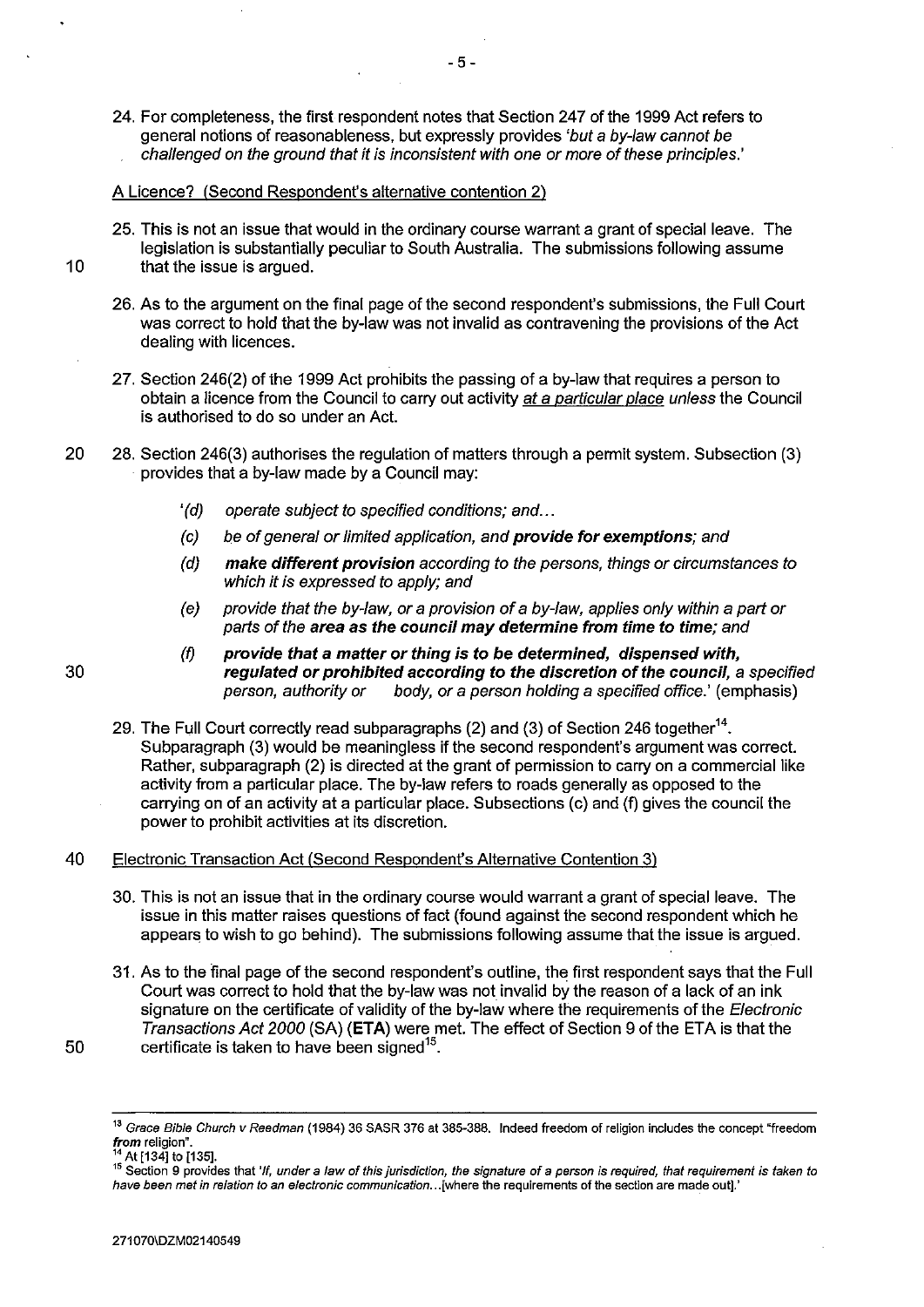32. A purposive approach should be taken to the enabling statute.<sup>16</sup> The purpose of the Section 249(4) of the 1999 Act is that the Council must be satisfied that a solicitor has certified that it has power to make the by-law. Mr Kelly's certificate, exhibit PSK-2 to his affidavit<sup>17</sup> provided that certification. The requirements of Section 9 of the ETA were met.

Dated: 19 July 2012

**ul Heywood-Smith**  thony Mason Chambers el: (08) 8228 0000 Fax: (08) 8228 0022 **Email: pheywoodsmith@anthonymasonchambers.com.au** 

**Alex**  ···~·····~················· **Lazarevich**  Anthony Mason Chambers Tel: (08) 8228 0000 Fax: (08) 8228 0022 **Email: alazarevich@anthonymasonchambers.com.au** 

<sup>16</sup>**Acts Interpretation Act 1915 Section 22; Dignan v Australian Steamships (1931) 45 CLR 188 per Dixon J at 205-206; Project**  Blue *Sky Inc v Australian Broadcasting Authority* (1998) 194 CLR 355 at 392-393.<br><sup>17</sup> See Affidavit of Paul St Leger Kelly sworn 30 September 2010 (exhibit R2 in the District Court Proceedings) and Affidavit of

**Trevor Battersby sworn 8 September 2010 (exhibit R1 in the District Court Proceedings). See also [146]-[1521 of the Full Court's decision.**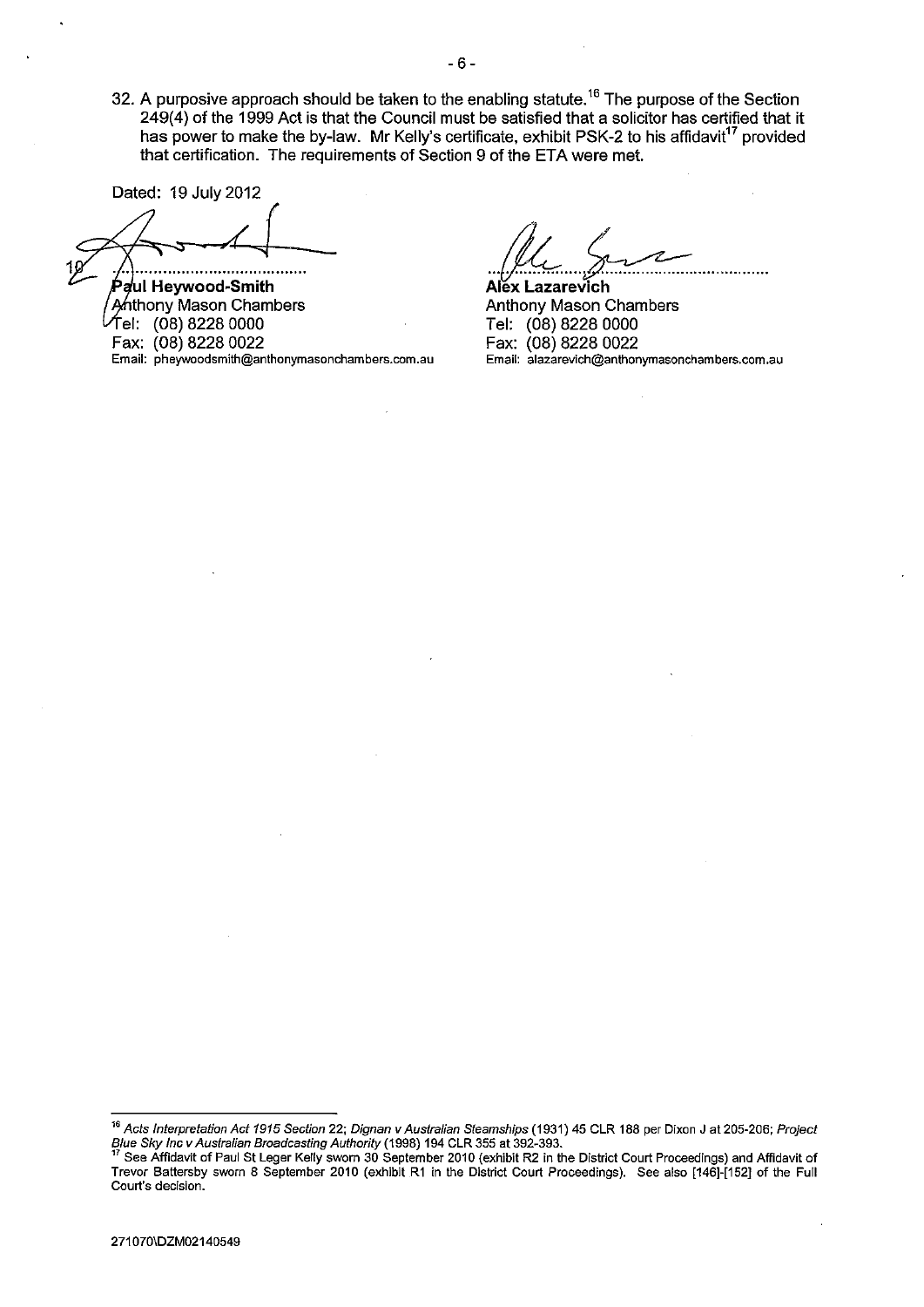## **Annexure**

# **South Australian Council Roads By-laws: Current**

| Council                                        | <b>By-law</b>                                                                  | Clause                                                                                                                                                                                                                                                                                                                                                                                                                                                                                                                                                                               |
|------------------------------------------------|--------------------------------------------------------------------------------|--------------------------------------------------------------------------------------------------------------------------------------------------------------------------------------------------------------------------------------------------------------------------------------------------------------------------------------------------------------------------------------------------------------------------------------------------------------------------------------------------------------------------------------------------------------------------------------|
| Alexandrina Council                            | By law No 3 of 2010 -<br>Roads. [SA Government<br>Gazette 10/9/2009 p<br>44431 | 7. Activities Requiring Permission<br>A person must not do any of the following activities on a road without the permission of the Council:<br>7.7 Preaching<br>Preach, harangue or solicit for religious purposes.                                                                                                                                                                                                                                                                                                                                                                  |
| <b>Barossa Council</b>                         | By-law No 3 - Roads. [SA<br>Government Gazette<br>5/05/2005 p 1207]            | 2. Activities Requiring Permission<br>No person shall without permission on any road:<br>2.3 Preaching<br>preach or harangue;                                                                                                                                                                                                                                                                                                                                                                                                                                                        |
| <b>Barunga West</b><br><b>District Council</b> | By-law No 3 - Roads. [SA<br>lGovernment Gazette<br>23/7/2010 p 3570]           | 7. Activities Requiring Permission<br>A person must not do any of the following activities on a road without the permission of the Council:<br>7.7 Preaching<br>Preach, harangue or solicit for religious purposes.                                                                                                                                                                                                                                                                                                                                                                  |
| Berri Barmera<br><b>Council</b>                | <u> By-law No 4 - Roads</u> . [SA<br>Government Gazette<br>8/06/2006 p 1647]   | 2. Activities requiring permission<br>No person shall without permission on any road:<br>2.2 Preaching<br>preach or harangue;<br>2.6 Canvassing<br>convey any advertising, religious or other message to any bystander, passer by or other person provided that this<br>restriction shall not apply to any handbill or leaflet given out or distributed by or with the authority of a candidate during the<br>course of a Federal, State or Local Government Election or to a handbill or leaflet given out or distributed during the<br>course and for the purpose of a Referendum; |
| <b>Campbelitown City</b>                       | lGovernment Gazette<br>16/4/2009 p 1443]                                       | By-law No 3 - Roads. [SA 2. Activities Requiring Permission<br>No person shall without permission on any Road:<br>2.7 Preaching<br>preach, harangue or otherwise solicit for religious purposes;                                                                                                                                                                                                                                                                                                                                                                                     |

 $\sim$ 

 $\mathcal{A}^{\mathcal{A}}$ 

 $\ddot{\phantom{a}}$ 

 $\mathbf{r}$ 

J.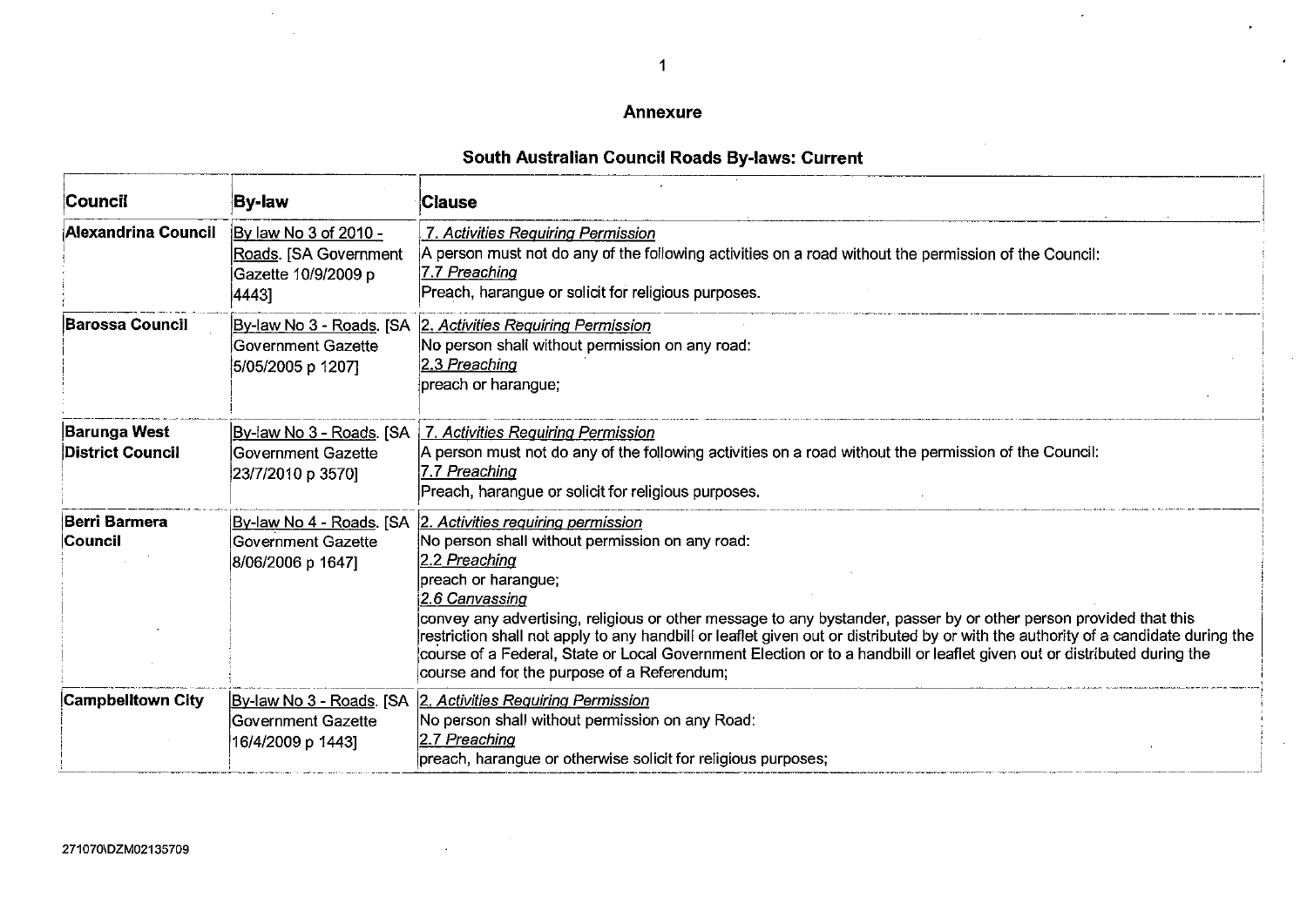| Council                                    | <b>By-law</b>                                                                                | <b>Clause</b>                                                                                                                                                                                                                                                                                                                                                                                                                                                                                                                                                                                                                                                                                                                                                                                              |
|--------------------------------------------|----------------------------------------------------------------------------------------------|------------------------------------------------------------------------------------------------------------------------------------------------------------------------------------------------------------------------------------------------------------------------------------------------------------------------------------------------------------------------------------------------------------------------------------------------------------------------------------------------------------------------------------------------------------------------------------------------------------------------------------------------------------------------------------------------------------------------------------------------------------------------------------------------------------|
| <b>Charles Sturt City</b>                  | By-law No 4 - Streets and<br>Roads. [SA Government<br>Gazette 30/08/2007 p<br>3593]          | <b>Activities requiring permission</b><br>2. No person will without permission on any street or road:<br><u> Preaching</u><br>(2) preach or harangue.<br>Canvassing<br>(6) convey any advertising, religious or other message to any bystander, passer by or other person except for any<br>message or material conveyed with the authority of a candidate during the course of a Federal, State or Local<br>Government election or during the course of and for the purposes of a Referendum.                                                                                                                                                                                                                                                                                                             |
| Council                                    | Coober Pedy District   By-law No. 4 - Roads. [SA<br>Government Gazette<br>28/08/2003 p 3414] | <b>Activities Requiring Permission</b><br>2. No person shall without permission on any road:<br>Preaching<br>(2) preach or harangue;                                                                                                                                                                                                                                                                                                                                                                                                                                                                                                                                                                                                                                                                       |
| <b>Coorong District</b><br><b>Council</b>  | Government Gazette<br>8/1/2008 p 94]                                                         | By-law No 2 - Roads. [SA 2. Activities Requiring Permission<br>A person must not, without permission, undertake any of the following activities on any Road:<br>$2.6$ Preaching<br>Preach, harangue, or otherwise solicit for religious<br>purposes.                                                                                                                                                                                                                                                                                                                                                                                                                                                                                                                                                       |
| <b>Council</b>                             | Copper Coast District By-law No 3 - Roads. [SA<br>Government Gazette<br>20/8/2009 p 3777]    | 7. Activities Requiring Permission<br>A person must not do any of the following activities on a road without the permission of the Council:<br>7.6 Preaching<br>Preach, harangue or solicit for religious purposes                                                                                                                                                                                                                                                                                                                                                                                                                                                                                                                                                                                         |
| <b>Elliston District</b><br><b>Council</b> | By-law No 3 - Roads. [SA<br>Government Gazette<br>13/07/2006 p 2268]                         | 2. Activities Requiring Permission<br>No person shall without permission on any road:<br>2.4 Canvassing<br>convey any advertising, religious or other message to any bystander, passer-by or other person except for any message<br>or material conveyed for the purpose of a Local, State or Federal election or Referendum;<br>2.6 Distribution of Printed Material<br>place on any vehicle or give out or distribute to any bystander or passer-by any handbili, book, notice or other printed<br>matter, provided that this restriction shall not apply to any electoral matter or handbill or leaflet given out or distributed by<br>or within the authority of a candidate during the course of a Federal, State or Local Government election or Referendum;<br>2.9 Preaching<br>preach or harangue; |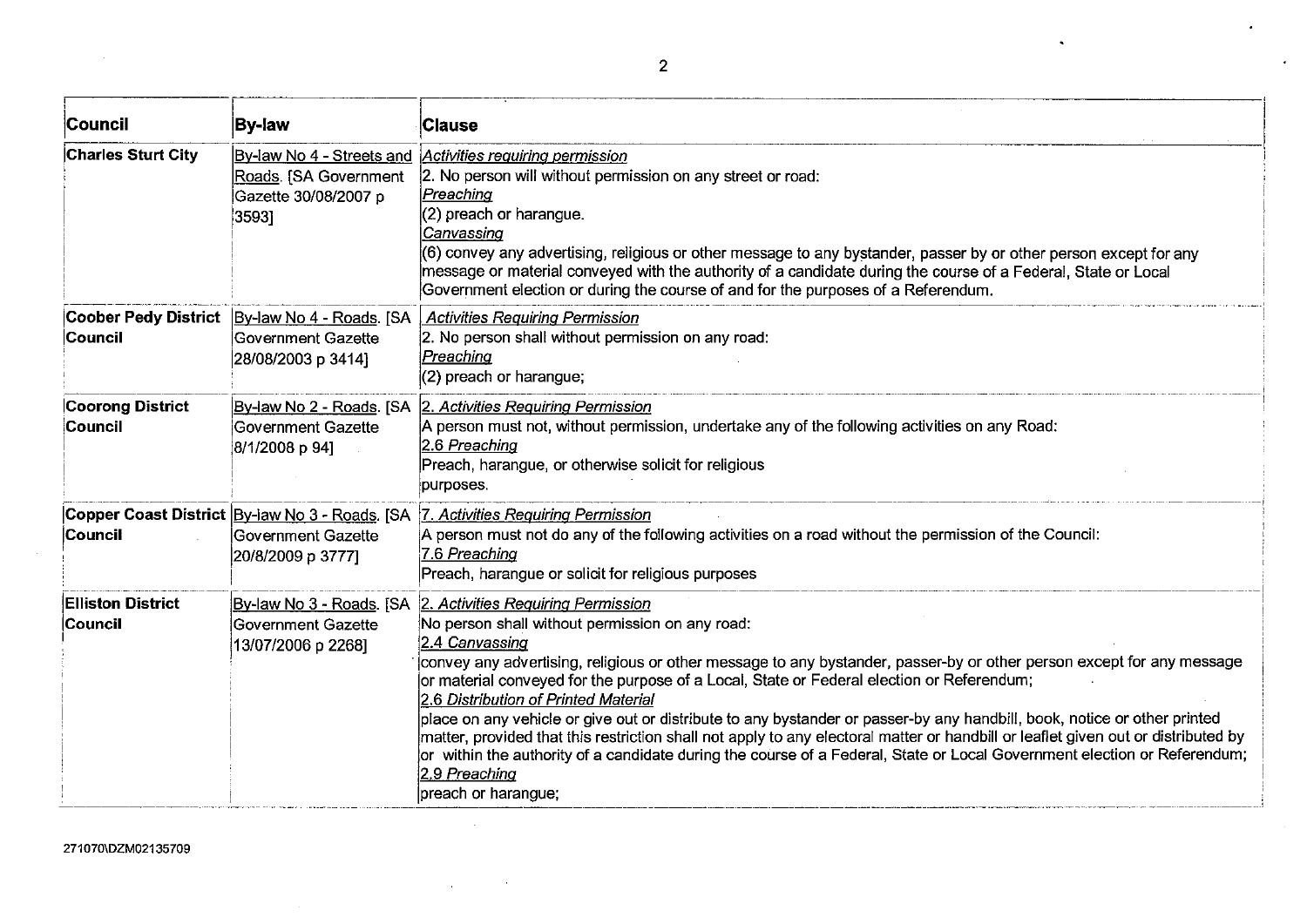| Council                                                   | <b>By-law</b>                                                             | <b>Clause</b>                                                                                                                                                                                                                                                                                                                                                                                                                                                                                                                                                                                                                          |
|-----------------------------------------------------------|---------------------------------------------------------------------------|----------------------------------------------------------------------------------------------------------------------------------------------------------------------------------------------------------------------------------------------------------------------------------------------------------------------------------------------------------------------------------------------------------------------------------------------------------------------------------------------------------------------------------------------------------------------------------------------------------------------------------------|
| Corporation of the<br>Town of Gawler                      | Government Gazette<br>9/08/2001 p 2918]                                   | By-law No 3 - Roads. [SA Activities Requiring Permission<br>2. No person shall without permission on any road:<br>Preaching<br>(4) preach or harangue                                                                                                                                                                                                                                                                                                                                                                                                                                                                                  |
| Kangaroo Island<br><b>Council</b>                         | Government Gazette<br>26/8/2010 p 4622]                                   | By-law No 4 - Roads. [SA 2. Activities Requiring Permission<br>No person shall without permission on any road:<br>2.4 Canvassing<br>convey any advertising, religious or other message to any bystander, passer by or other person provided that this<br>restriction shall not apply to any handbill or leaflet given out or distributed by or with the authority of a candidate during the<br>course of a Federal, State or Local Government election or to a handbill or leaflet given out or distributed during the<br>course and for the purpose of a Referendum;<br>2.8 Preaching<br>solicit for religious or charitable purposes |
| Karoonda East<br><b>Murray District</b><br><b>Council</b> | Government Gazette<br>18/12/2008 p 5708]                                  | By-law No 2 - Roads. [SA 2: Activities Requiring Permission<br>A person must not, without permission, undertake any of the following activities on any road:<br>2.6 Preaching<br>Preach, harangue, or otherwise solicit for religious purposes.                                                                                                                                                                                                                                                                                                                                                                                        |
| <b>Kingston District</b><br>Council                       | Government Gazette<br>6/8/2009 p 3604]                                    | By-law No 4 - Roads. [SA 2. Activities Requiring Permission<br>No person shall without permission on any Road:<br>2.8 Preaching<br>Preach or harangue, or otherwise solicit for religious purposes.                                                                                                                                                                                                                                                                                                                                                                                                                                    |
| Light Regional<br><b>Council</b>                          | Government Gazette<br>4/12/2008 p 5387                                    | By-law No 3 - Roads. [SA 2. Activities Requiring Permission<br>A person must not, without the permission of the Council undertake any of the following activities, on any Road:<br>2.7 Preaching<br>Preach, harangue or otherwise solicit for religious purposes.                                                                                                                                                                                                                                                                                                                                                                      |
| <b>Loxton Waikerie</b><br><b>District Council</b>         | By-law No 3 - Roads. [SA<br><b>Government Gazette</b><br>2/9/2010 p 4714] | 7. Activities Requiring Permission<br> A person must not do any of the following activities on a road without the permission of the Council:<br>7.7 Preaching<br>Preach, harangue or solicit for religious purposes                                                                                                                                                                                                                                                                                                                                                                                                                    |

 $\sim 10^{11}$ 

 $\sim$ 

 $\sim$ 

 $\mathcal{L}^{\text{max}}_{\text{max}}$  , where  $\mathcal{L}^{\text{max}}_{\text{max}}$ 

 $\sim 10^{-1}$ 

 $\sim 10^{11}$ 

 $\overline{a}$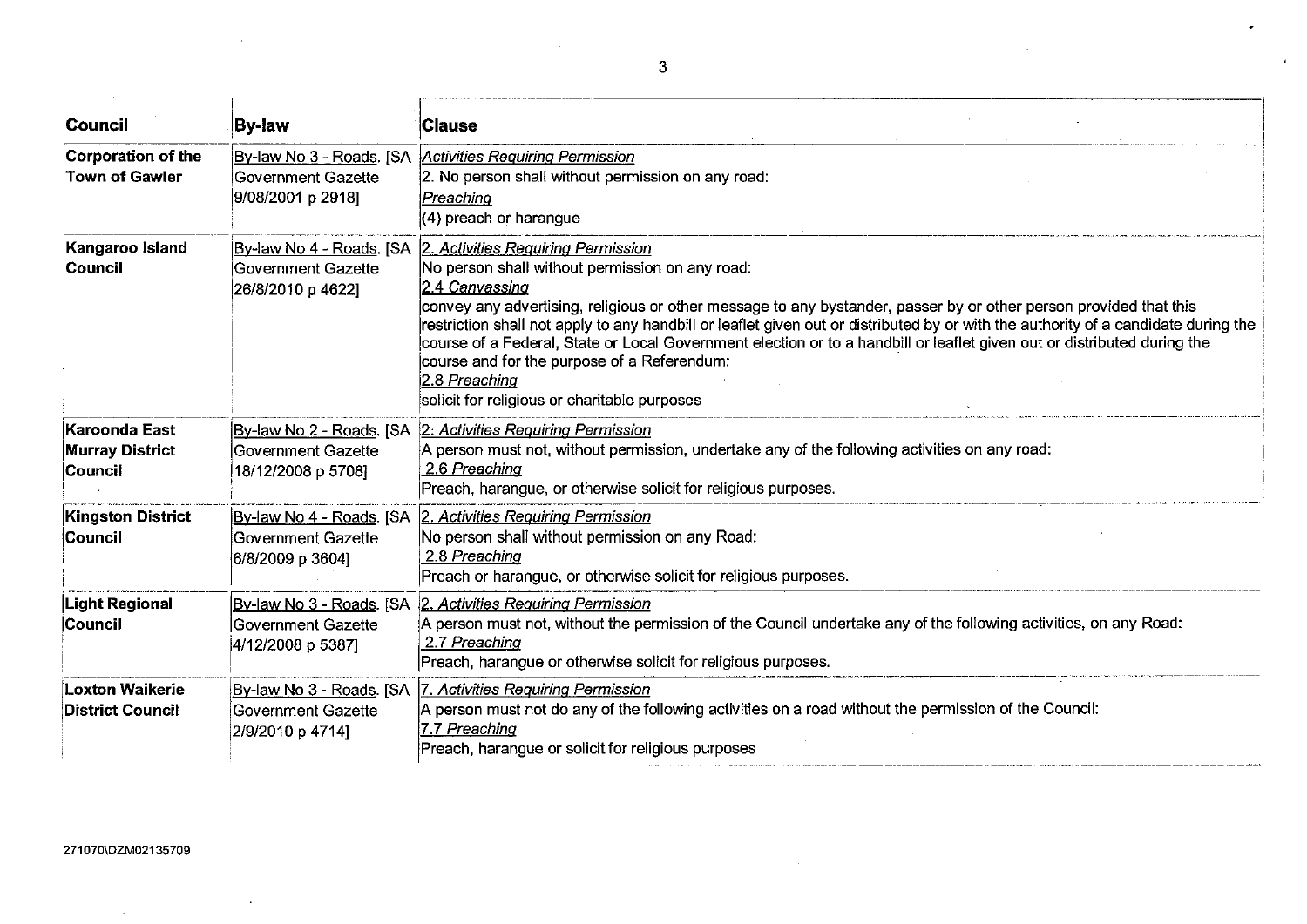| Council                                 | <b>By-law</b>                                                                             | <b>Clause</b>                                                                                                                                                                                                                                                                                                                                     |
|-----------------------------------------|-------------------------------------------------------------------------------------------|---------------------------------------------------------------------------------------------------------------------------------------------------------------------------------------------------------------------------------------------------------------------------------------------------------------------------------------------------|
| Mid Murray Council                      | Government Gazette<br>18/3/2010 p 1078]                                                   | By-law No 3 - Roads. [SA 2. Activities Requiring Permission<br>A person must not, without permission, undertake any of the following activities on any Road:<br>2.6 Preaching<br>Preach, harangue or otherwise solicit for religious purposes.                                                                                                    |
| <b>Mitcham City</b>                     | <b>Government Gazette</b><br>3/7/2008 p 3236]                                             | By-law No 4 - Roads. [SA 2. Activities Requiring Permission<br>A person must not, without the permission of the Council, undertake any of the following activities on any Road:<br>2.5 Preaching<br>Preach or harangue or otherwise solicit for religious purposes.                                                                               |
| Council                                 | Mount Barker District By-law No 3 - Roads. [SA<br>Government Gazette<br>20/5/2010 p 2012] | 7. Activities Requiring Permission<br>A person must not do any of the following activities on a road without the permission of the Council:<br>7.7 Preaching<br>Preach, harangue or solicit for religious purposes.                                                                                                                               |
| <b>Mount Gambier City</b>               | By-Law No 3 - Roads.<br><b>Iviewed on Council</b><br>website]                             | 7. Activities Requiring Permission<br>A person must not do any of the following activities on a road without the permission of the Council:<br>7.7 Solicit for Religious or Charitable Purposes<br>Ask for or receive or indicate a desire for donation of money or any other thing, or otherwise solicit for religious or<br>charitable purposes |
| <b>Murray Bridge Rural</b><br>City      | By-law No 3 - Roads. [SA<br>Government Gazette<br>5/8/2010 p 3994]                        | 7. Activities Requiring Permission<br>A person must not do any of the following activities on a road without the permission of the Council:<br>7.7 Preaching<br>Preach, harangue or solicit for religious purposes                                                                                                                                |
| <b>Council</b>                          | Government Gazette<br>2/9/2010 p 4701]                                                    | Naracoorte Lucindale By-law No 3 - Roads. [SA 7. Activities Requiring Permission<br>A person must not do any of the following activities on a road without the permission of the Council:<br>7.7 Preaching<br>Preach, harangue or solicit for religious purposes                                                                                  |
| Norwood, Payneham<br>and St Peters City | Government Gazette<br>22/5/2008 p 1775]                                                   | By-Law No 3: Roads. [SA Activities Requiring Permission<br>2. No person will without permission on any road:<br>Preaching<br>(3) preach or harangue;                                                                                                                                                                                              |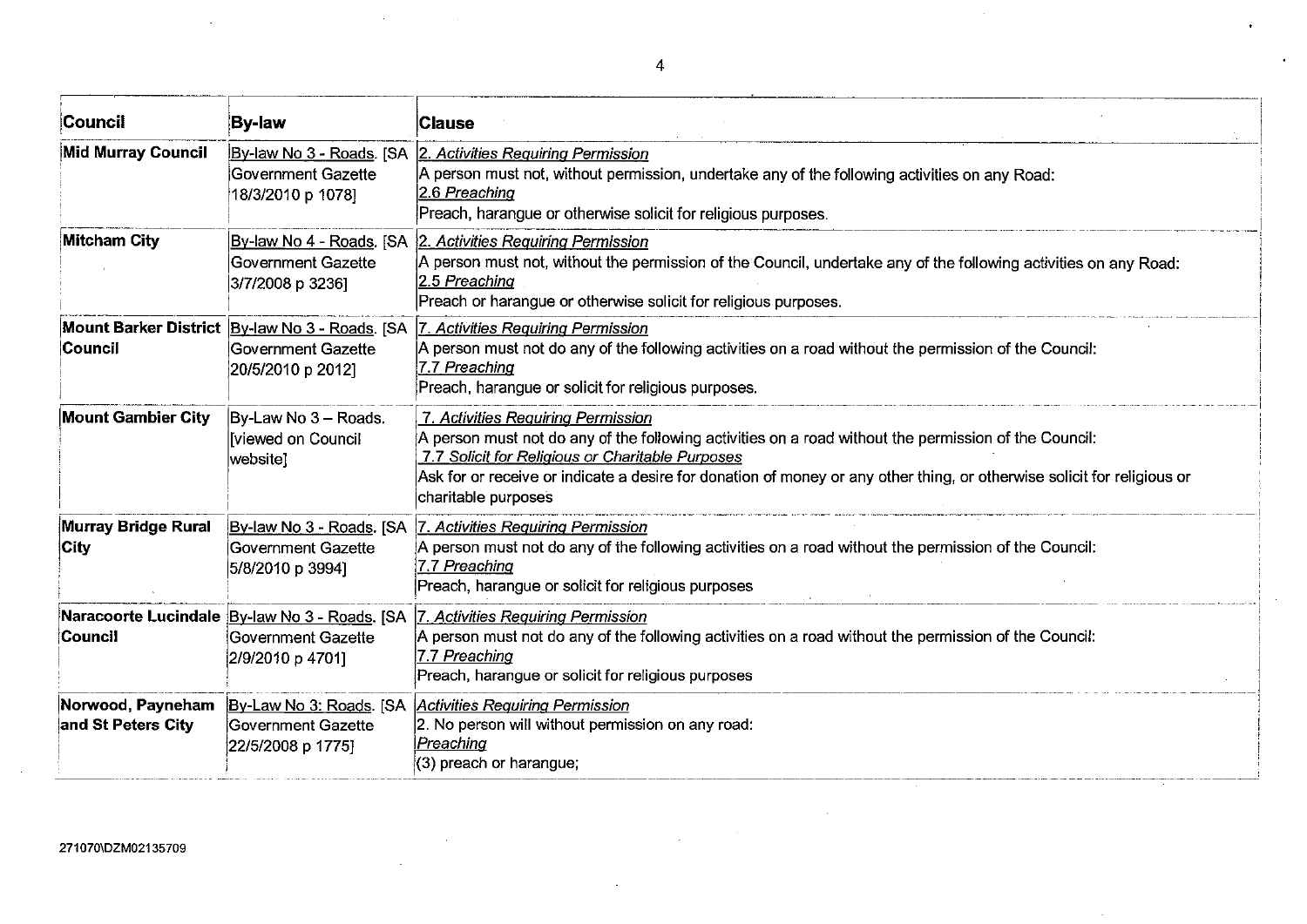| Council                                             | <b>By-law</b>                                                              | <b>Clause</b>                                                                                                                                                                                                                                                                                                                                                                                                                                                                                                                                                                        |
|-----------------------------------------------------|----------------------------------------------------------------------------|--------------------------------------------------------------------------------------------------------------------------------------------------------------------------------------------------------------------------------------------------------------------------------------------------------------------------------------------------------------------------------------------------------------------------------------------------------------------------------------------------------------------------------------------------------------------------------------|
| <b>Onkaparinga City</b><br>Council                  | By-law No 3 - Roads. [SA<br>Government Gazette<br>25/6/2009 p 3048]        | Activities requiring permission<br>2. No person shall without permission on any road:<br>Preaching<br>(3) preach or harangue, or otherwise solicit for religious or charitable purposes                                                                                                                                                                                                                                                                                                                                                                                              |
| <b>Orroroo Carrieton</b><br><b>District Council</b> | By-law No 4 - Roads. [SA<br>Government Gazette<br>5/3/2009 p 969]          | 2. Activities requiring permission<br>A person must not without the permission of the Council, on any Road:<br>2.8 Preaching<br>Preach, harangue or otherwise solicit for religious purposes.                                                                                                                                                                                                                                                                                                                                                                                        |
| <b>Port Adelaide Enfield</b><br>City                | <b>Government Gazette</b><br>21/08/2008 p 3807]                            | By-law No 4 - Roads. [SA 2. Activities Requiring Permission<br>A person must not without permission on any road:<br>2.3 Preaching<br>2.3.1 preach or harangue; provided that this restriction does not apply to a person legitimately canvassing public opinion<br>during the course of a Local, State<br>or Federal Government election or during a Referendum;                                                                                                                                                                                                                     |
| Port Augusta City                                   | By-law No 4 - Roads. [SA<br>Government Gazette<br>14/07/2005 p 2401]       | 2. Activities requiring permission<br>No person shall without permission on any road:<br>2.3 Preaching<br>preach or harangue;<br>2.6 Canvassing<br>convey any advertising, religious or other message to any bystander, passer-by or other person provided that this<br>restriction shall not apply to any handbill or leaflet given out or distributed by or with the authority of a candidate during the<br>course of a Federal, State or Local Government election or to a handbill or leaflet given out or distributed during the<br>course and for the purpose of a Referendum; |
| <b>Port Pirie RC</b>                                | <u>By-law No 4 - Roads</u> . [SA]<br>Government Gazette<br>5/2/2009 p 569] | 2. Activities requiring permission<br>A person must not, without the permission of the Council, undertake any of the following activities on any Road:<br>2.8 Preaching<br>Preach, harangue or otherwise solicit for religious purposes.                                                                                                                                                                                                                                                                                                                                             |
| <b>Prospect City</b>                                | By-law No 4 - Roads. [SA<br>Government Gazette<br>6/11/2008 p 5072]        | 2. Activities Requiring Permission<br>A person must not without permission on any road:<br>Preaching<br>2.3 preach or harangue, provided that this restriction does not apply to a person legitimately canvassing public opinion,<br>during the course of a Local, State or Federal Government election or during a Referendum;                                                                                                                                                                                                                                                      |

L.

 $\bullet$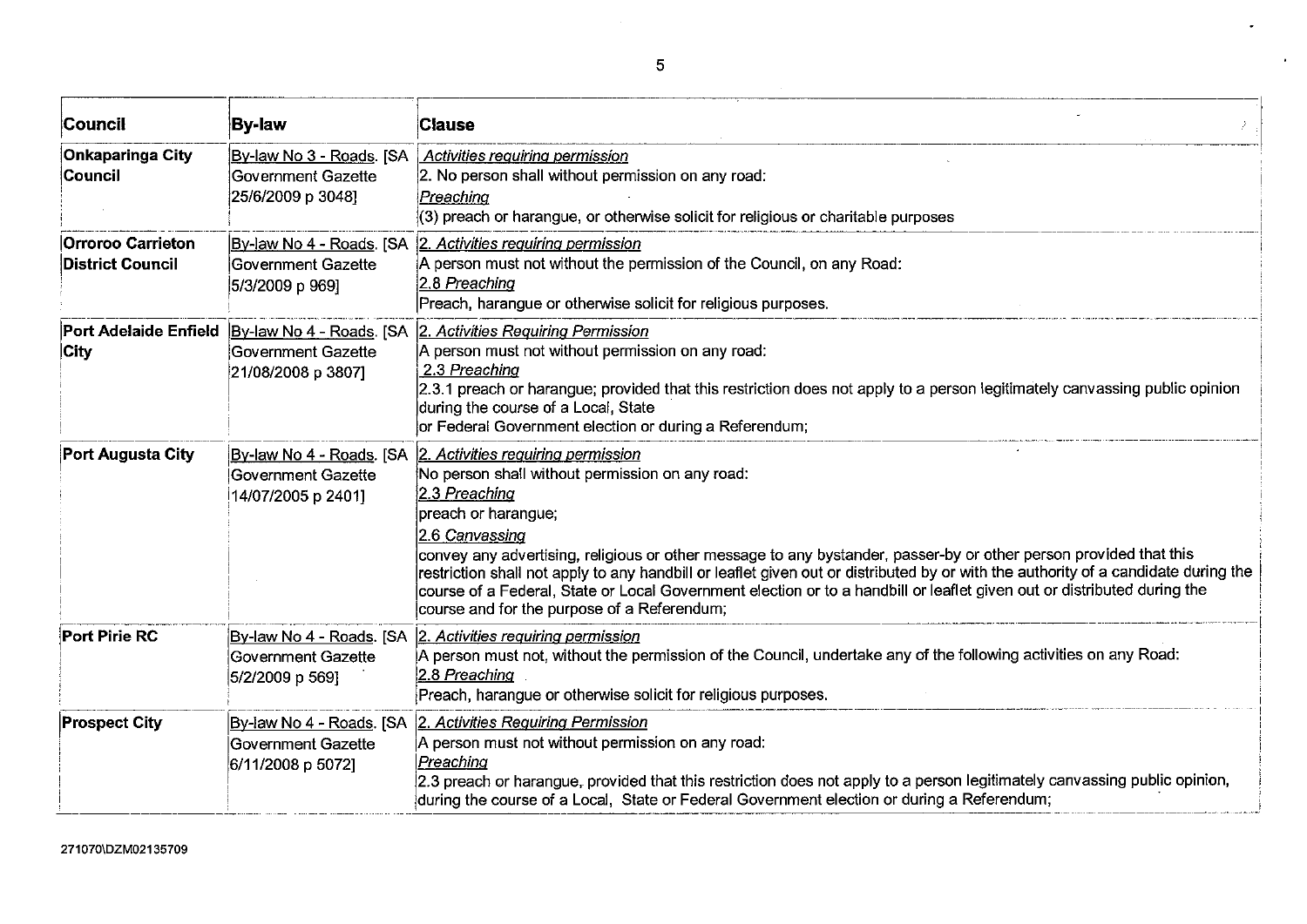| Council                                | <b>By-law</b>                                                                              | <b>Clause</b>                                                                                                                                                                                                                                                                                          |
|----------------------------------------|--------------------------------------------------------------------------------------------|--------------------------------------------------------------------------------------------------------------------------------------------------------------------------------------------------------------------------------------------------------------------------------------------------------|
| <b>Renmark Paringa</b><br>Council      | By-law No 3 - Roads. [SA<br>Government Gazette<br>12/8/2010 p 4290]                        | 7. Activities Requiring Permission<br>A person must not do any of the following activities on a road without the permission of the Council:<br>7.7 Preaching<br>Preach, harangue or solicit for religious purposes                                                                                     |
|                                        | Robe District Council By-law No 3 - Roads. [SA<br>Government Gazette<br>19/11/2009 p 5235] | 7. Activities Requiring Permission<br>A person must not do any of the following activities on a road without the permission of the Council:<br>7.7 Preaching<br>Preach, harangue or solicit for religious purposes                                                                                     |
| <b>Salisbury City</b>                  | Government Gazette<br>7/08/2008 p 3577]                                                    | By-law No 3 - Roads. [SA 2. Activities Requiring Permission<br>A person must not, without the permission of the Council, undertake any of the following activities on any Road:<br>2.8 Preaching<br>Preach, harangue or solicit for religious purposes on any Road to which this subparagraph applies; |
| <b>Streaky Bay District</b><br>Council | By-law No 3 - Roads. [SA<br>Government Gazette<br>30/9/2010 p 5002]                        | 7. Activities Requiring Permission<br>A person must not do any of the following activities on a road without the permission of the Council:<br>7.7 Preaching<br>Preach, harangue or solicit for religious purposes                                                                                     |
| Tatiara District<br>Council            | By-law No 3 - Roads. [SA<br>Government Gazette<br>24/9/2009 p 4731]                        | 7. Activities Requiring Permission<br>A person must not do any of the following activities on a road without the permission of the Council:<br>7.6 Preaching<br>Preach, harangue or solicit for religious purposes.                                                                                    |
| <b>Tea Tree Guily City</b>             | By-law No 2 - Roads. [SA<br>Government Gazette<br>21/08/2008 p 3811]                       | 2. Activities Requiring Permission<br>A person must not, without permission, undertake any of the following activities on any road:<br>2.6 Preaching<br>preach or harangue, or otherwise solicit for religious purposes;                                                                               |
| <b>Tumby Bay District</b><br>Council   | By-law No 4 - Roads.<br><b>Iviewed on Council</b><br>website]                              | 2. Activities Requiring Permission<br>A person must not do any of the following activities on a Road without the permission of the Council:<br>2.8 Preaching<br>Preach, harangue or solicit for religious purposes.                                                                                    |

i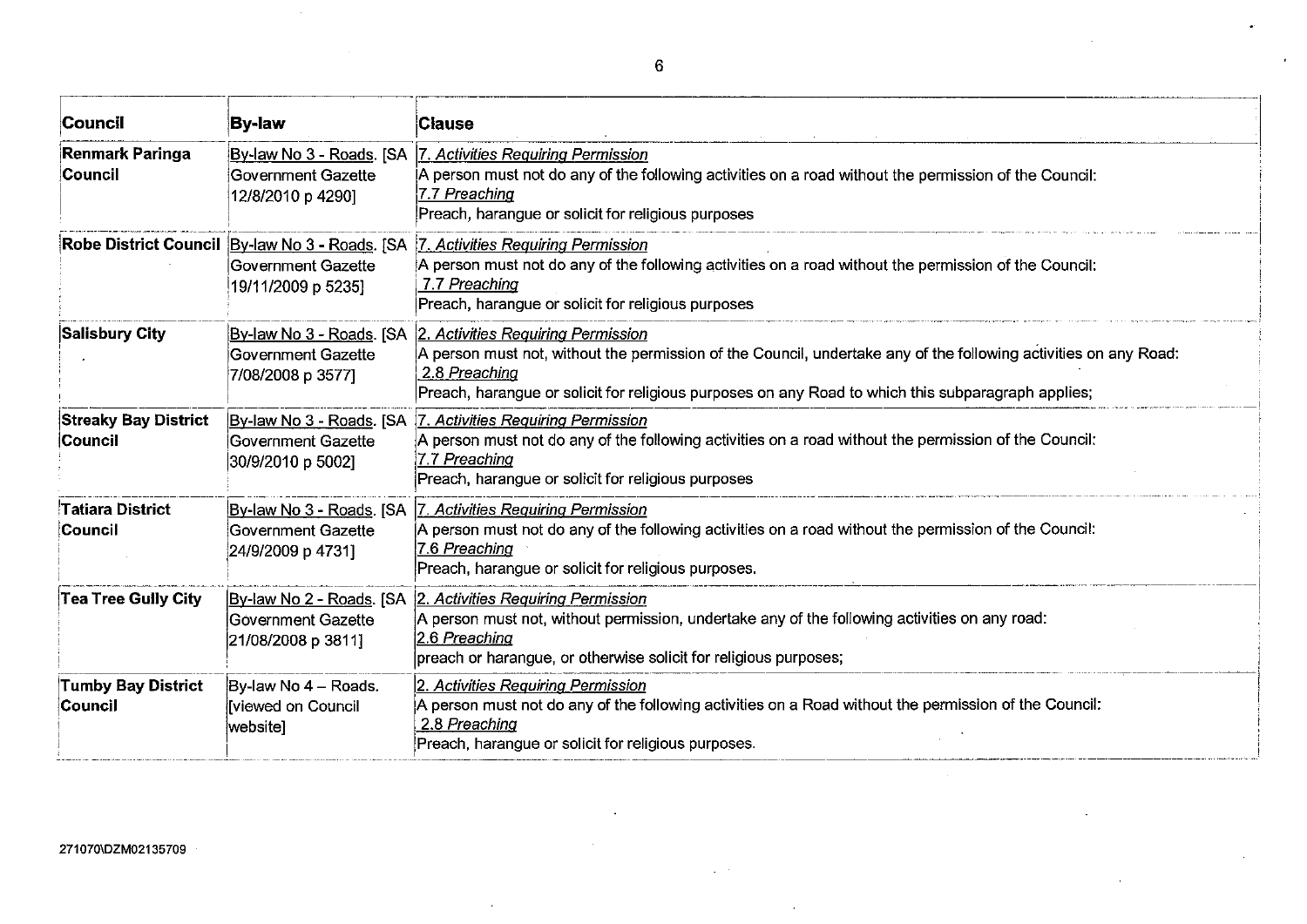| <b>Council</b>                                   | <b>By-law</b>                                                                              | <b>Clause</b>                                                                                                                                                                                                                                                                                                                                                                                                       |
|--------------------------------------------------|--------------------------------------------------------------------------------------------|---------------------------------------------------------------------------------------------------------------------------------------------------------------------------------------------------------------------------------------------------------------------------------------------------------------------------------------------------------------------------------------------------------------------|
| <b>Unley City</b>                                | By-law No 2 - Roads. [SA<br>Government Gazette<br>7/08/2008 p 3584]                        | 2. Activities Requiring Permission<br>A person must not, without permission, undertake any of the following activities on any road:<br>2.6 Preaching<br>Preach, harangue, or otherwise solicit for religious purposes.                                                                                                                                                                                              |
| <b>Victor Harbor City</b>                        | <u> By-law No 3 - Roads</u> . [SA]<br>Government Gazette<br>1/10/2009 p 4789]              | 2. Activities Requiring Permission<br>A person must not without the permission of the Council, on any Road:<br>2.8 Preaching<br>$ $ preach, harangue or otherwise solicit for religious purposes $\cdot$                                                                                                                                                                                                            |
| <b>Wakefield Regional</b><br><b>Council</b>      | By-law No 3 - Roads. [SA<br>Government Gazette<br>3/6/2010 p 2173]                         | 7. Activities Requiring Permission<br>A person must not do any of the following activities on a road without the permission of the Council:<br>7.7 Preaching<br>Preach, harangue or solicit for religious purposes                                                                                                                                                                                                  |
| Corporation of the<br><b>Town of Walkerville</b> | By-law No 3 - Roads. [SA<br>Government Gazette<br>17/7/2008 p 3390]                        | <b>Activities Requiring Permission</b><br>2. No person will without permission on any road:<br>Preaching<br>(2) preach or harangue. This restriction does not apply to person(s) legitimately canvassing public opinion during Local,<br>State or Federal Government elections or during a Referendum;                                                                                                              |
|                                                  | Wattle Range Council By-law No 3 - Roads. [SA<br>lGovernment Gazette<br>18/08/2005 p 3081] | 2. Activities requiring permission<br>No person shall without permission on any road:<br>2.3 Preaching<br>preach or harangue;<br>2.9 Canvassing<br>convey any advertising, religious or other message to any bystander, passer-by or other person except for any electoral<br>matter conveyed with the authority of a candidate during the course of a Federal, State or Local Government election or<br>Referendum |
| <b>West Torrens City</b>                         | Government Gazette<br>15/7/2010 p 3513]                                                    | By-law No 3 - Roads. [SA 7. Activities Requiring Permission<br>A person must not do any of the following activities on a road without the permission of the Council:<br>7.6 Preaching<br>Preach, harangue or solicit for religious purposes                                                                                                                                                                         |

 $\ddot{\phantom{1}}$ 

 $\sim$ 

 $\epsilon$ 

 $\sim 10^{-1}$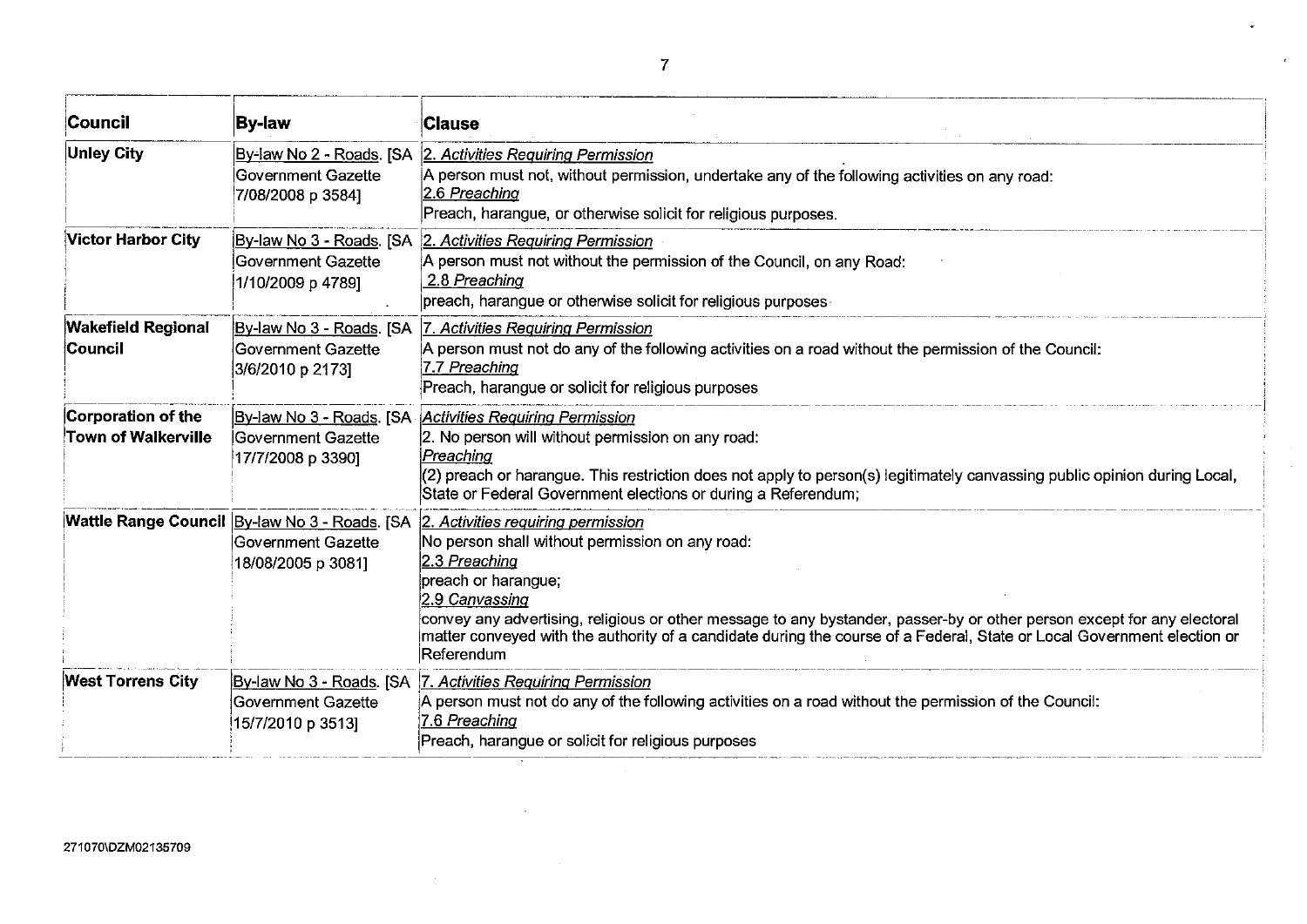| Council                         | <b>By-law</b>                             | <b>Clause</b>                                                                                                                                                                                                                                                                                                                                                                                                                                                                                                                                                                                                                                                                                                                                                                                                                                                                                                                                                     |
|---------------------------------|-------------------------------------------|-------------------------------------------------------------------------------------------------------------------------------------------------------------------------------------------------------------------------------------------------------------------------------------------------------------------------------------------------------------------------------------------------------------------------------------------------------------------------------------------------------------------------------------------------------------------------------------------------------------------------------------------------------------------------------------------------------------------------------------------------------------------------------------------------------------------------------------------------------------------------------------------------------------------------------------------------------------------|
| <b>Whyalla City</b>             | lGovernment Gazette<br>25/10/2007 p 4067] | By-law No 3 - Roads. [SA 2. Activities Requiring Permission<br>No person shall without permission on any Road:<br>2.3 Canvassing<br>Convey any advertising, religious or other message to any by-stander, passer-by or other person except for any message<br>or material conveyed for the purpose of a Federal, State or Local Government election.<br>2.5 Distribution of Printed Material<br>Place on any vehicle (without the owner's consent) or give out or distribute to any by-stander or passer-by any handbili,<br>book, notice or other printed matter, provided that this restriction shall not apply to any electoral matter or handbill or<br>leaflet given out or distributed by or with the authority of a candidate during the course of a Federal, State or Local<br>Government election or to a handbill or leaflet given out or distributed during the course and for the purposes of a<br>Referendum.<br>2.9 Preaching<br>Preach or harangue |
| Yankalilla District<br>∣Council | Government Gazette<br>10/12/2009 p 6283]  | By-law No 3 - Roads. [SA   7. Activities Requiring Permission<br>A person must not do any of the following activities on a road without the permission of the Council:<br>7.7 Preaching<br>Preach, harangue or solicit for religious purposes.                                                                                                                                                                                                                                                                                                                                                                                                                                                                                                                                                                                                                                                                                                                    |